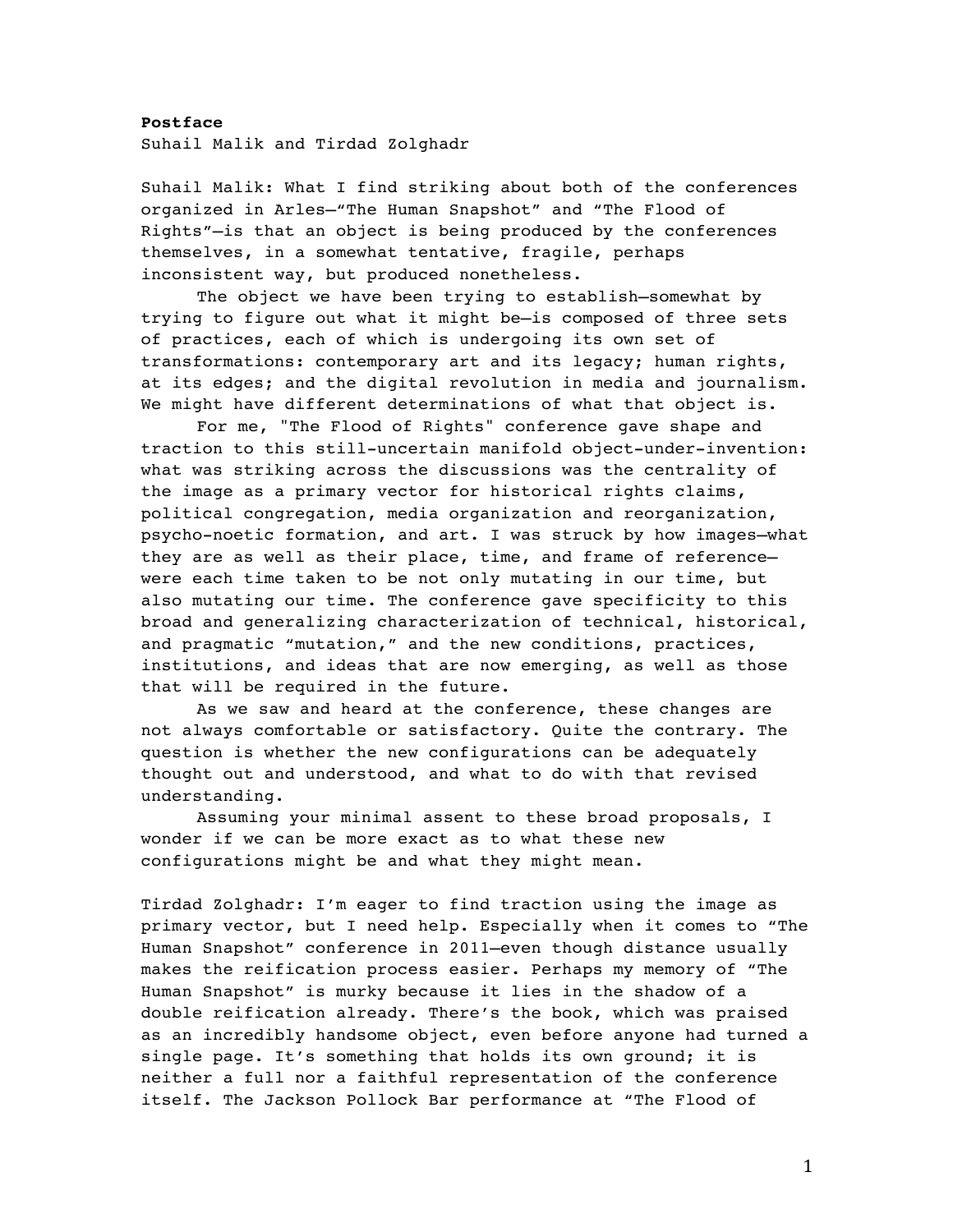Rights" conference equally serves as an imposing visual emblem for "The Human Snapshot" a posteriori. $1$ 

Moreover, "The Human Snapshot" conference itself was subject to an entropy that allowed for so many beguiling subplots to emerge. Sandi Hilal's discussion of the impossibility of visualizing a right of return was framed somewhat oddly by Eyal Weizman's declaration of the end of testimony and a forensics of the future. This in turn resonated strangely with Ariella Azoulay's radical methodological focus on context/reception. Some unintended dialogues were art-ontological in character, and others addressed the wonderful world of Thomas Hirschhorn.

The 2013 conference comes closer to the object you refer to, even if some speakers addressed the image only with perfunctory interest. Some did venture a discussion that was blatantly ontological in its implications, even at very unexpected moments (Eric Kluitenberg on the exclusion of the nonhuman, Sohrab Mohebbi on how images have been used to wage war in Syria). Moreover, a number of speakers addressed a tacit, intrinsic promise of redemption in the image per se. Amanda Beech, David Levine, and Rony Brauman did so with measured skepticism, while others allowed for an emancipatory potential in and through a new visualization of cosmopolitanism (Rosalyn Deutsche) or in photojournalistic structures allowing for new forms of authorship (David Campbell). Still others saw redemption in overcoming the image (Hito Steyerl).

But even in the above cases, I would speak less of a specificity, and more of a momentum, at best. A gravitational pull, a swerve, of the kind you can sense when you veer round a corner on a country road. Which I guess does point to the etymological meaning of trope.

SM: Yes, what I'm trying to identify is something more like a momentum than something specific to any one speaker or a subset of them. My initial, softly placed question is whether this momentum is that of the discourse invented at these two conferences, or whether they reflect a gathering momentum in human rights practices themselves. The reflection we are undertaking presents a good occasion to draw out some overarching or general concerns that pervaded the papers and discussion, and warrants more explicit thematization. This might also allow some identification of what is specific to human-rights practices at this moment in time, as opposed to earlier moments in its

 

<sup>&</sup>lt;sup>1</sup> The Jackson Pollock Bar is a Freiburg based art collective that produces reenactments of panels and lectures that are historically relevant to the institutional setting in question. For the Arles conference 2012, the collective reenacted the roundtable that marked the book launch of the Human Snapshot catalogue at MoMA NY.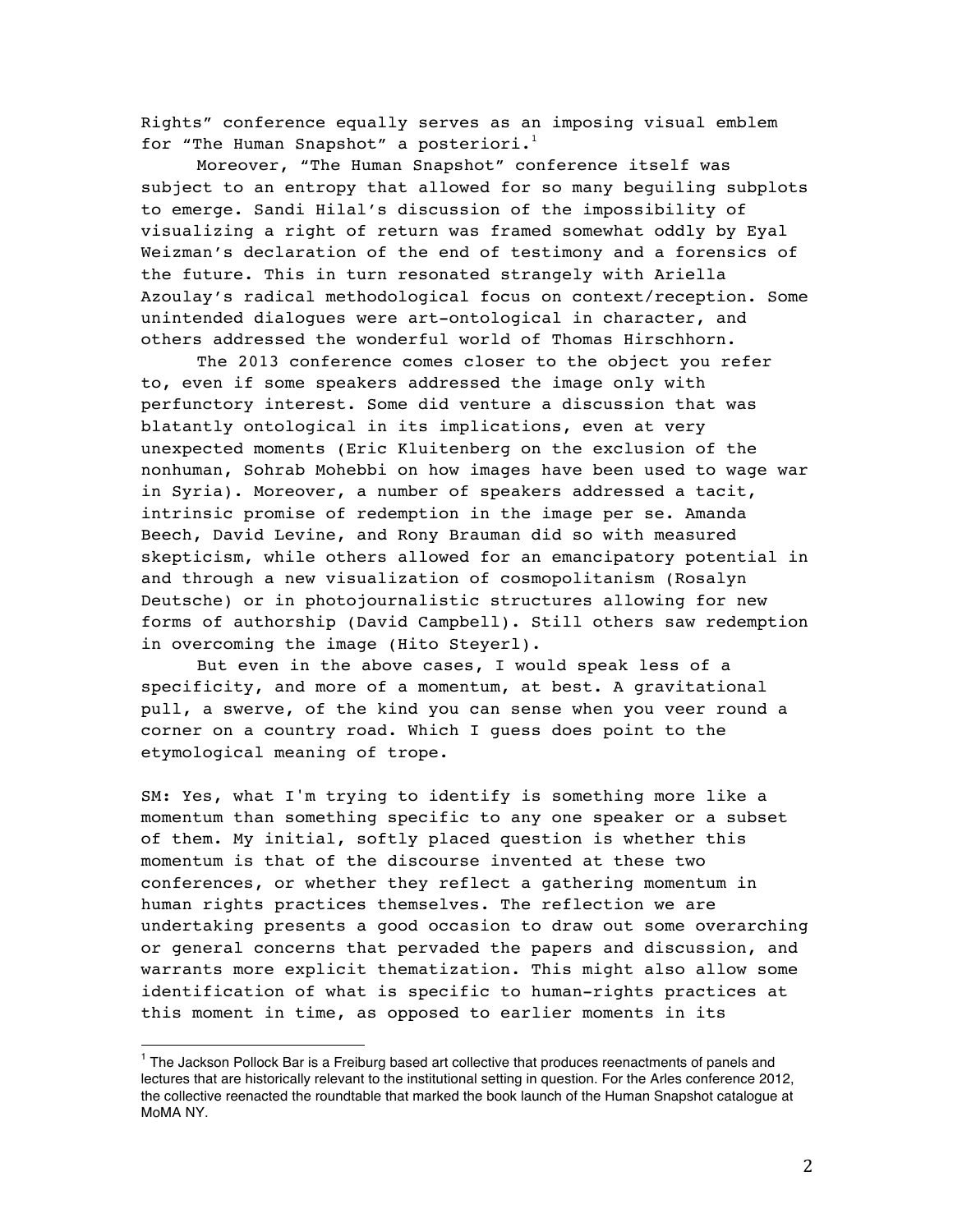practical history.

In particular, the shift that I think many of the presentations at "The Flood of Rights" pointed to is that images are now not just vectors or mediators for human-rights claims, but have themselves become rights-bearing objects (or maybe even subjects). As much as images continue to support or convey humanrights claims and causes, is it also now the case—as I think almost all of the presentations at "The Flood of Rights" conference proposed more or less explicitly—that what is happening with and to images themselves is itself a matter of rights? Whether with respect to how images arrive, circulate, and have offscreen effects; or how image technologies change the very construction of information, journalism, and authorship; or the changing mobilization of images for or against statist coercion in each of these cases, images play a key role because of their content, which is well-established and expected, but also because of their media transmissibility and the need for them to compete for attention in "real time.

The dimension of transmission now structures the politics of rights claims and, because of this mediatic-competitive pressure, becomes integral to that politics. Images are then not just representation of causes for human-rights appeals taking place before and outside of the image. They also have their own rights: the recording and transmitting of those causes and appeals is a *general* right that needs to be secured if *specific* rights claims are to gain attention and mobilize support. This mechanism, which was frequently mentioned at the conference, has been crucial in the dynamics of protest-through-social-media since 2011, both local to those protests and also with global extension.

I'm not sure if this condition or demand is a reiteration of a now-standard liberal case for "freedom of expression" or the "free media." It does not propose that the author or purveyor of the image has the right to show and transmit what they wish; rather, it suggests that if images do take a key role in humanrights practices, and permit a very rapid "live" transmission from the specific and local cause of human rights to a global scale, then the human-rights regime must now incorporate images within itself as a priority. Human rights are to include—and are instantiated by—not just humans as their traditional rightsbearers but also images themselves. Moreover, human rights incorporate and are instantiated by images themselves as part of the practical universality of that regime. Now intrinsic to the practical organization of human rights, images have rights of a kind.

This is, of course, a highly speculative development, but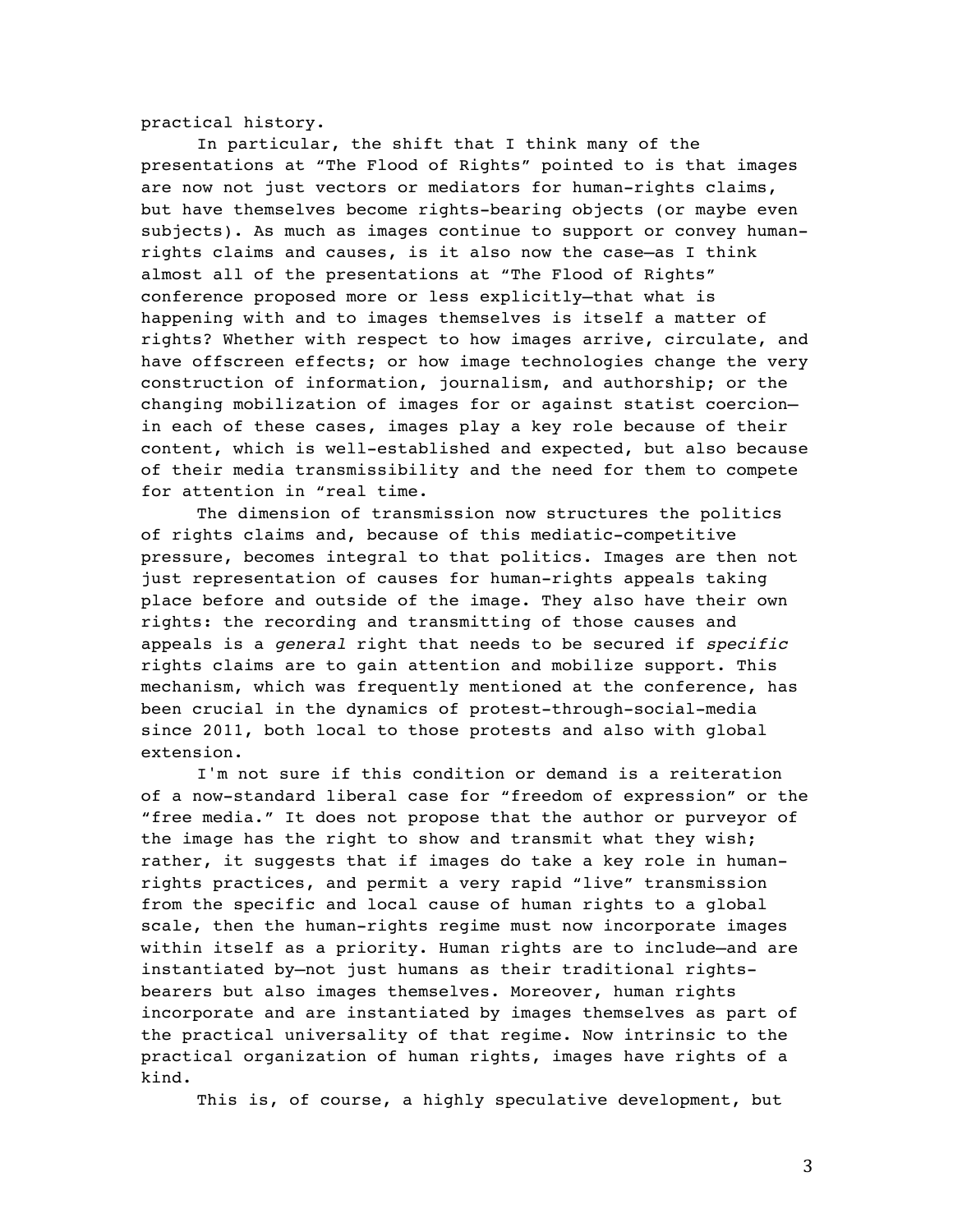it conveys the two questions that the presentations at "The Flood of Rights" put forward for me: Are images now constitutive for human rights claims to have any traction? And is it then necessary to include image-making and transmission as an integral, rather than merely supporting, part of the human-rights regime?

TZ: And the reason why the conjunction of images and rights is so intriguing is precisely because images can no longer do it for themselves. If an overall momentum is indeed reflected in and by the conference, it is one of, well, not scopophobia exactly, but of scopofatigue, or scoposkepticism. With the exception of one or two participants, the speakers posited their respective visual material in terms of its being overwhelmed by some context or other. Flooded, gutted, swamped. A flood of journalistic and theoretical discourse, a glut of psycho-behaviorist paradigms, a crushing digital turn that turns the image inside out and strips it of agency. (Much of which, come to think of it, may nicely tie the 2011 conference to the 2013 one.) Some spoke vividly of the need to overcome our hopes and expectations regarding the image *tutti quanti*, with Beech being the most radical in this respect.

In light of "snapshots as human-rights bearers," it is no longer about images as a menacing flood, but of images being at a disadvantage, as it were. A fundamentally embattled, defensive position. This is counterintuitive in the face of a flood-ofimages kind of zeitgeist like ours. In other words, if images were to become constitutive parts of the human-rights regime, and if our colleague Thomas Keenan were to open the Image Rights Project in a new office on the Bard College campus, images could be "constitutive" in the way human subjects are in terms of their needs and demands, but not in the proactive way that language, laws, courts of law, and universities might be.

Beyond novelty, this emphasis is helpful in that it points beyond what you call the "standard liberal case for freedom of expression," which does indeed need to be transcended. Now if the "flood of images and/as a flood of rights" can be something less threatening, less dramatic than what the typical, spontaneous take on that trope would suggest, then we're onto something very peculiar. The conversation about the rights of an image becomes one that infringes on the, shall we say, inalienable dignity of the image in question. The right to a "realistic" epistemic framework, to an "adequate," discursive overlay, to an "appropriate" ethos of copyright and copyleft, and so forth.

SM: Scoposkepticism is a fine coining. It aptly captures the almost-required critical response to the prevalence of images in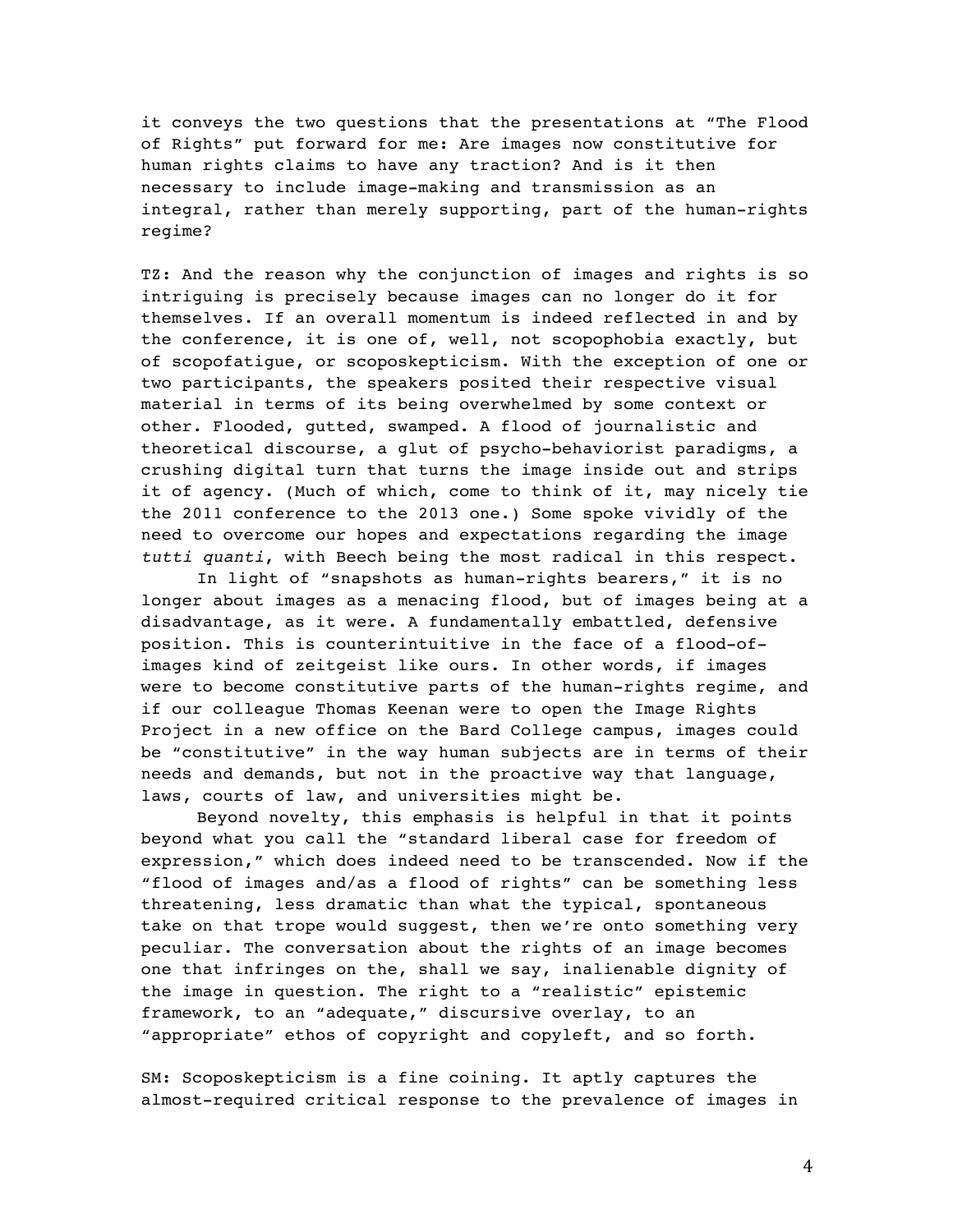constructing the public face of the human-rights regime. Olivia Custer makes the case that the tribulations of the human-rights images are in some ways due to such images: on the one hand, they bear the great weight of providing evidence, coupled (as though that wasn't enough) with the moral certitude of their injunction. (In her phrasing: the required moral action "goes without saying" because we can see it all so clearly in the images.) On the other hand, it is for this very reason—and, in particular, after Colin Powell's calamitous presentation of "evidence" of Iraq's WMDs at the UN in 2003—that images must now be treated with caution at best, if not outright wariness and downright suspicion. In other words, now that images are predominant power vectors in the human rights regime **and therefore agents of hegemonic force, instances of spectacularization,** we ought to be wary of them. Wary is homophonic with weary, and that is also right if it's accepted, as you say, that we are overwhelmed by images demanding our urgent attention and care. Scopofatigue, indeed.

But then, if I understand you correctly, and to again use a core distinction in Custer's argument in a slightly different way, we are in a condition in which an increasing *quantitative* pressure of images—each one trying to convince us that action is needed, placing urgent demands on us, calling for rights to be respected—is met with a *qualitative* distinction between that systemic proliferation and the implored-to subject in the adequacy of her or his attention, motivations, and responsibilities. Such a recoil allows the subject of these claims to act on the basis of a common—if not universal—morality, to come up for air from this flood of images. Campbell described the changing conditions in constructing the imperative borne by the image well, and Brauman, Levine, Steyerl, and Stiegler, each in their own way, also spoke about how that quantitative-systemic image proliferation properly requires their gasping addressee to be on the defensive if they/we are to catch their/our breath. (I take Beech to be arguing that we ought to *give up* such a critical stance toward images, as though we could in any case escape their force, accepting instead that the politics of images is occasioned only within and through their rhetorical power and, to extend her argument, perhaps even their wild quantitative overload).

Yet, as each of these speakers remarked, it's also the case that we cannot do without the image in making public claims in the human-rights regime, partly as one form of testimony, among others, and also—despite all the built-in tampering Photoshop permits—for the objectivity of that evidence; and no less because the well-shot image captures public interest in the competition of daily attention, or, as for Deutsche on Krzysztof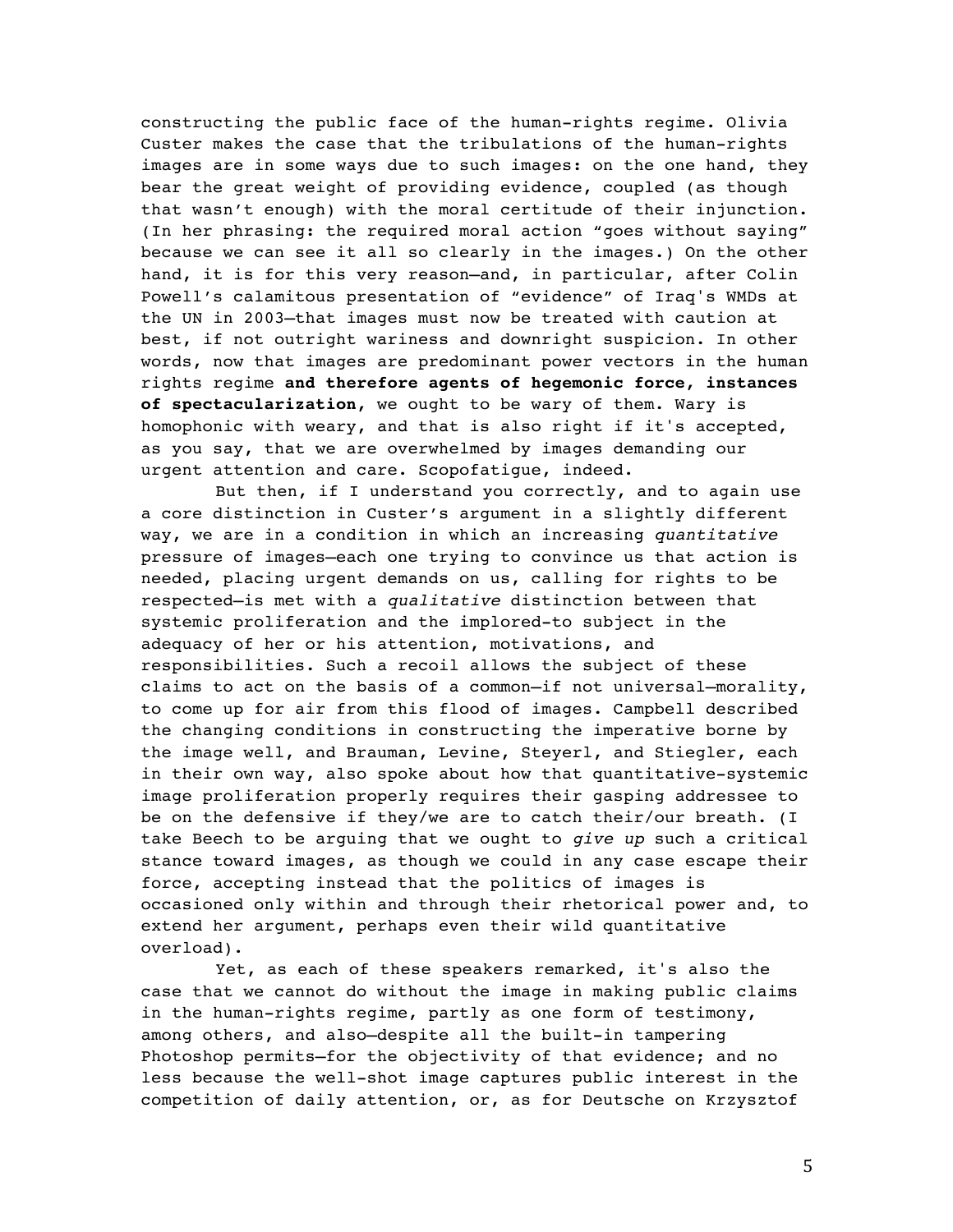Wodiczko, as a respite from the perpetual image-based war. It's in this latter sense of images' current necessity to the humanrights regime (taking Kluitenberg's lead) that I was trying to make a case for them as rights-bearers in and of themselves, and not just as conveyers of rights claims happening elsewhere. If I understand your final sentences correctly, then yes: The question is what do those rights amount to? What vexations and struggles would fill the syllabus at the newly established Image Rights Project on the picturesque banks of Annandale-on-Hudson? Because, as you remark, and as Levine dramatized at the conference and in this book, it's never just the image on its own or in relation to the ethical place of the photographer that determines the rightsbearing work of the image. Rather, it is the image, always together with the infrastructure that guarantees its realism; the image with the discourses by which it gains traction (or doesn't, or, as Brauman demonstrates, gains the wrong traction; or does then doesn't, as in Powell's UN display). Not to mention the struggles over ownership, publication, and accrued profits, thanks to how and where the image appears: that is, to appreciate images as wealth generators as intrinsic to the construction and prosecution of rights claims. For sure, it's this complex, historical, and highly institutionalized articulation and condition that could constitute an image-rights regime whereby the image would itself be a rights-bearer rather than only by virtue of its content.

For this very reason, and to disagree with your provocation, it seems to me that this does not really amount to or require the "dignity" of images. It's rather a systemic, infrastructural, and institutional feature of how rights claims are made manifest today, especially since digitization has made image-capture and distribution devices much more ubiquitous. To use a word that deconstruction has banished from having any affirmative sense, it's an issue of image *propriety* rather than dignity. If propriety and dignity are often directly identified with one another in the humanist tradition (culminating with something like Kantian morality), the rights-bearing image regime proposes a fracture between them. Dignity cannot be the condition for this expanded regime because the images themselves (rather than what they show or demonstrate) are eminently disposable, either literally thrown away or swept aside with a swipe on the iPad, or stored in a bunch of cardboard boxes in sterile environments. Without restoring some auratic condition for these images, which would countermand the very quantitative expansion that is proposed as the condition for the problem we are seeking to articulate, it seems to me that we cannot call on dignity as a premise for this image-rights regime.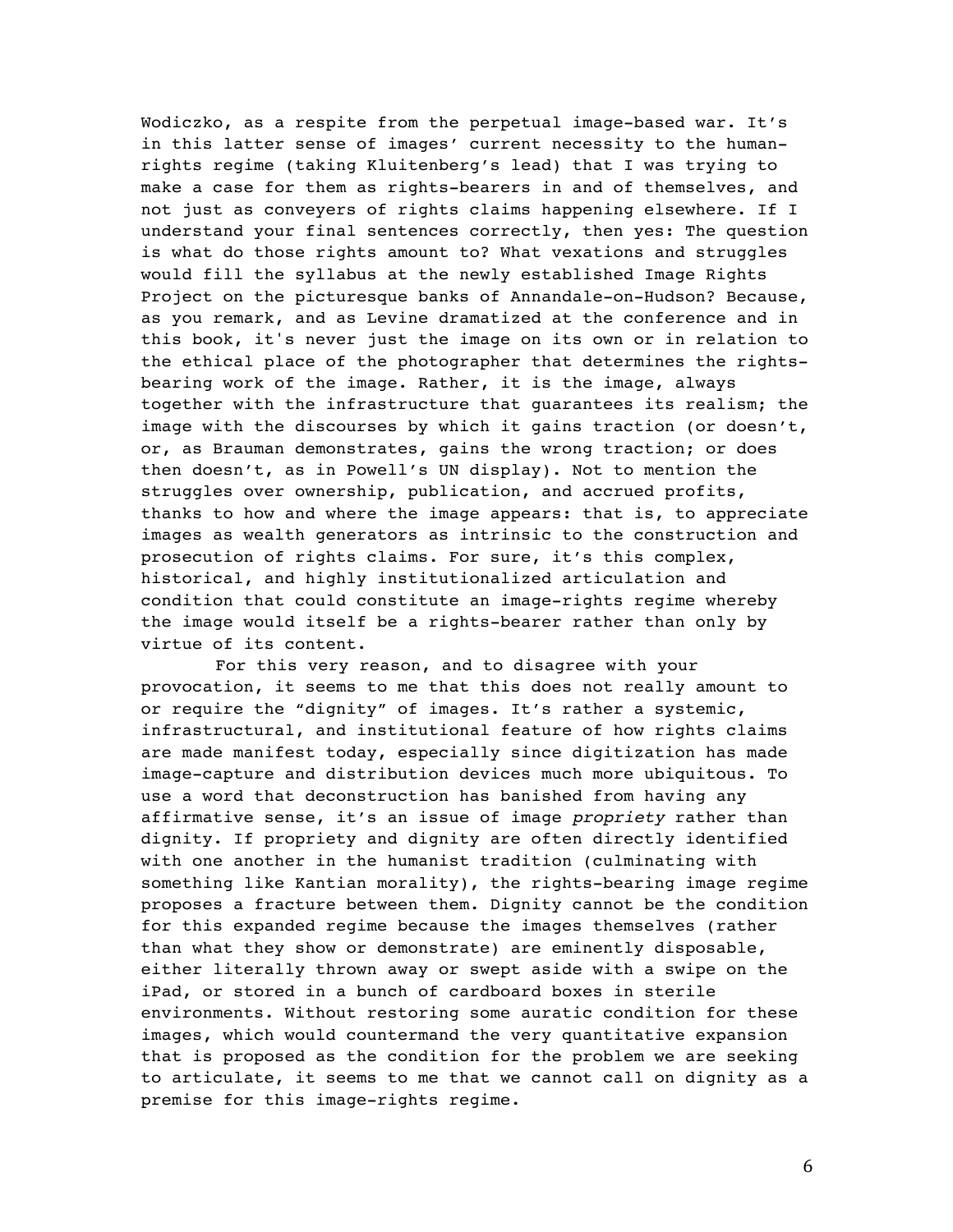What the image-rights regime asks is then whether we can really extend the rights regime on the basis of upholding "dignity," as is the case with animals, life in general, environments (for example, the Amazon as an "actant" in litigation), and even machines (with the encroaching reality of Artificial General Intelligence). The built-in disposability of the rights-bearing image suggests not. Or, rather, either one gives up the notion of an image-rights regime in order to preserve dignity as the virtuous condition of rights, limited then to the indispensable bearer (which is to say, extended to *any* bearer of dignity, who is then given a worth, the status of a subject); or one gives up dignity as what rights recognize and legitimize beyond legal and historical circumstance, because that is too restricted a determination of what the image-rights regime inaugurates and how it works. The hypothesis here—which is admittedly highly tenuous—favors the latter.

Generalizing this tentative claim further, in the imagerights regime quantity overcomes quality and the rights-bearer is disposable. Dignity returns, thanks only to the recoil from the insistent overdemand of the image flux as we now have it. However, to go against your plea for a "less threatening" and "less dramatic" determination of the flood of rights/images, such a recoil from quantitative determination in any case has to contend with the impending problem of how to conceive rights extending to a world that, by common estimate, will have eleven billion people in it by 2100, throwing the planet into a wholly new geopolitical configuration (coupled with the transformation of habitation and food supply wrought by climate change). How will human-rights principles be organized without reference to quantity in that future? Without, that is, an emphatic insistence on the economic determinants of human and other rights? Posing that question is not at all to dispense with dignity as a requirement for human and other sapient life or sentience (the danger of such a dispensing, practically realized, is of course at the base of the modern institutionalization of the humanrights regime); nor is it to propose that the increased numbers of people on the planet are disposable. Very much to the contrary: the question is how to constitute and organize rights better for *all* people and others, up to and including their collective and individual dignity (at whatever scale), when both the extension of what a rights-bearer might be and also the sheer number of who traditional rights-bearers are require together a practical and therefore theoretical redetermination of rights in terms other than those provided by qualitative claims of dignity, contrasted to disposability as its negative quantitative counterpart.

7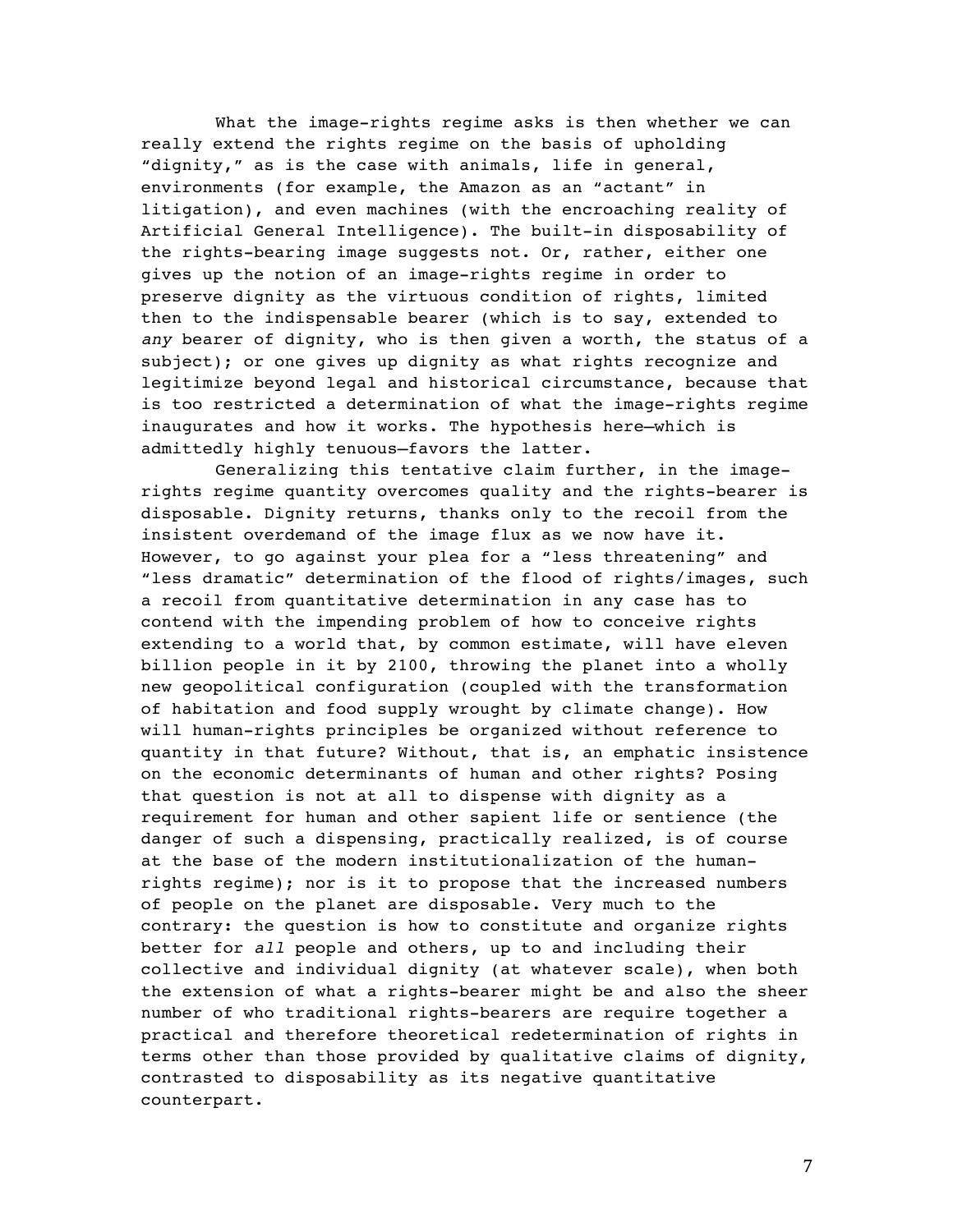So, to pile one hypothesis on top of another, if the assumption of dignity is a residue of a theological-to-humanist residue of the natural rights tradition, or of rights as based on an exorbitance of justice to legal or operational propriety or disposition, then an image-rights regime would be the index of a nonanthropological, nontheological determination of rights per se—a determination of rights that is not ethical but political, economic, and mediatic; occasioned, that is, via systemic propriety and economy rather than distinct to them. Its demand would reverse the determination of rights against its now standard assumptions; rights would have to be constituted and organized in terms of quantity/number/extension rather than by seeking solace in quality/idea/singularity. The image-rights regime shows a way to comprehend the construction of a rights regime that observes quantitative universality, maxing out on the numbers rather than stipulating the even more exhausting principles of an each-time unique appeal. It proposes that human rights and their derivatives are included but are not the *necessary* reference of rights, even in their construction. Distinct to a qualitative notion of universalism with its correlative determination of the disposable as "whatever," the quantitative universalism of the image-rights regime apprehends the disposed-of to be generic—one rights claim among others in a political-mediatic economy of rights—but also infeasible as a "whatever" that could be cast aside in favor of a yet-moresingular claim.

TZ: Scopofatigue; both wary and weary. Judging by the efficacy of your puns, I think you're more of a deconstructivist than you'd care to admit. (Forgive me for pointing out that propriety, property, and the proper is another deconstruction classic.) For all the object-oriented thinking that is unmistakably bleeding into this conversation, it seems that good old post-structuralism continues to haunt us here. This can only be a good thing, as long as the conversation doesn't become a pedantic *Generationskonflikt* such as the one unilaterally waged by Hal Foster against Azoulay and Keenan's *trahison des clercs*, their ostensible "universalism," at the launch of *The Human Snapshot*  book in New York in April 2013.<sup>2</sup>

It's a little tragic that Foster was snarky over homonyms that day. The reinvention of the term universalism within the latter-day field of human rights has moved far beyond the bad object of a half century ago. And since I have no intention of snarking around for no reason, I'm wary (not weary) of testing my

 

 $2$  The presentations and discussion can be viewed at: http://www.moma.org/visit/calendar/events/17885.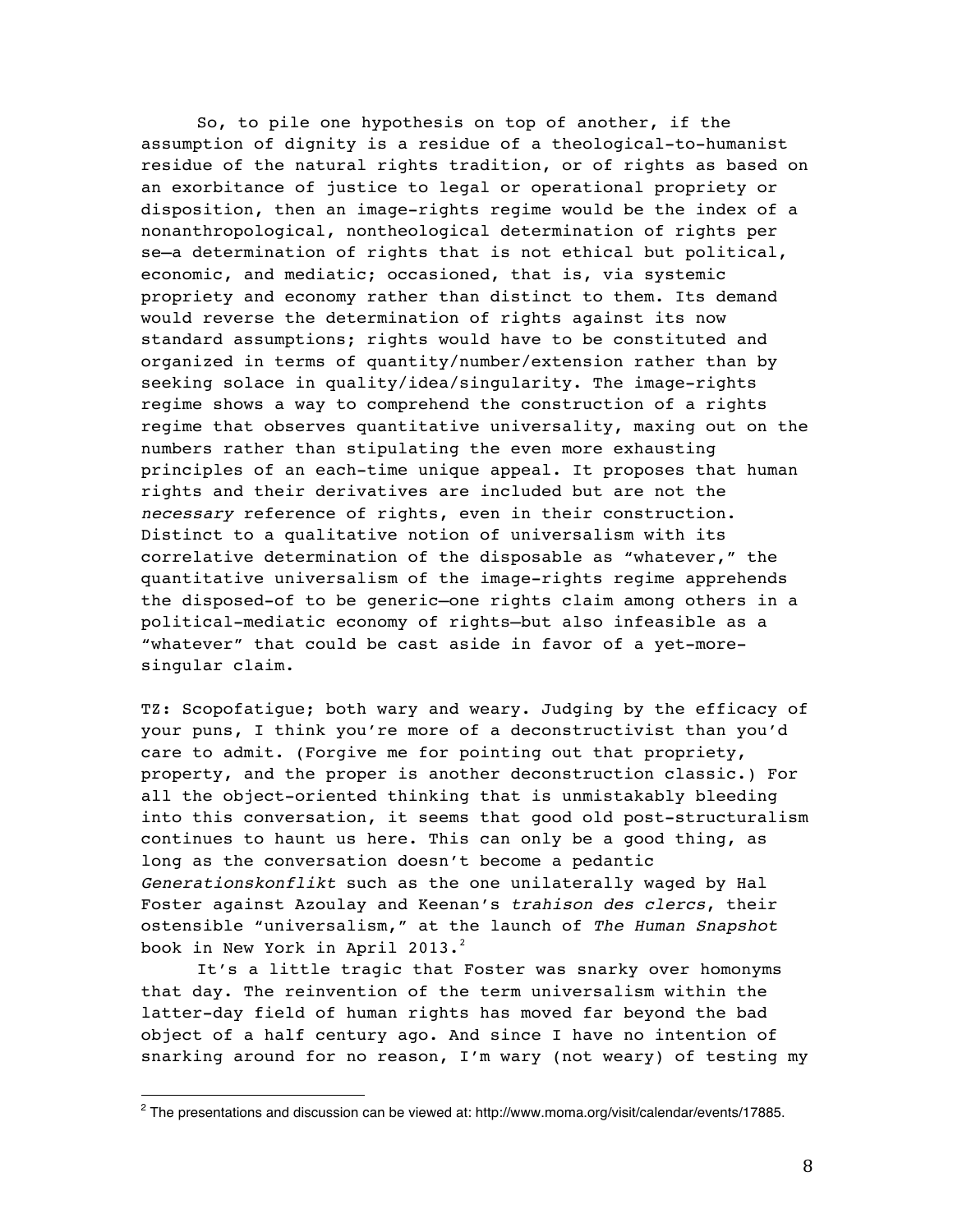own interdisciplinary limits here. I've tried, as far as a contemporary-art curator realistically can, to take interdisciplinary cajoling with human rights very seriously. More seriously than the way it's usually deployed in contemporary art. (Forensics!) Working with and through human rights in Arles, New York, and Al-Quds Bard College, Abu Dis, has been nothing less than Copernican in its impact on my curatorial practice. But for every moment of cross-pollination, there must have been ten blunt reminders of the stark differences that divide the fields. The homonyms at play are *faux amis*—they represent deeply different wagers. (This is not good or bad, it just is.)

When you say that dignity cannot be the condition for this expanded regime, I duly pump my fist in the air, but am not entirely sure how dignity plays into this within the context of recent human-rights debates. My above-introduction of the term, I confess, was prompted by personal experience. Most of my high school education was in German, where the term for dignity is *Würde*. I can actually remember the classroom discussion that was my introduction to the human-rights conundrum at large. It was about the first sentence of the German constitution, *Die Würde eines Menschen ist unantastbar* ("The dignity of a human being is untouchable"). Why, we were asked, isn't it the human who is untouchable but the dignity thereof? Aside from Kant quotations on the blackboard, I cannot remember the pedagogical upshot here, but I do know Würde is an etymological cousin of "worth." A trait that can and usually will differ—quantitatively—as untouchable as that worth may ultimately be. Dignity, by contrast, harks back to the Proto-Indo-European verb *dek*: "to be suitable," which is related to "decent." I suppose Würde does come closer to your argument. Less of a theologico-moral and more of an economicoquantitative affair.

And when it comes to maxing out on the numbers, you're taking my own feeble suggestion to its own logical—and daunting conclusion. And yet, since I have only just rediscovered quality as a category within contemporary art, thanks to the likes of Claire Bishop, Maria Lind, and others, your proposal catches me off-balance. The issue of quality dovetails with that of universalism in curating, in that both of these categories are revealed to having been operative all along. So it is not so much that they have been reintroduced as that they are being reemphasized.

Perhaps quantity operating along the above lines within the arts would constitute a way out of some persistent dilemmas. For example, the problem of a renewed valorization of quality also dovetails with the problem of universalism in that, well, just imagine the Euro-American critic unleashed. Spewing unchecked